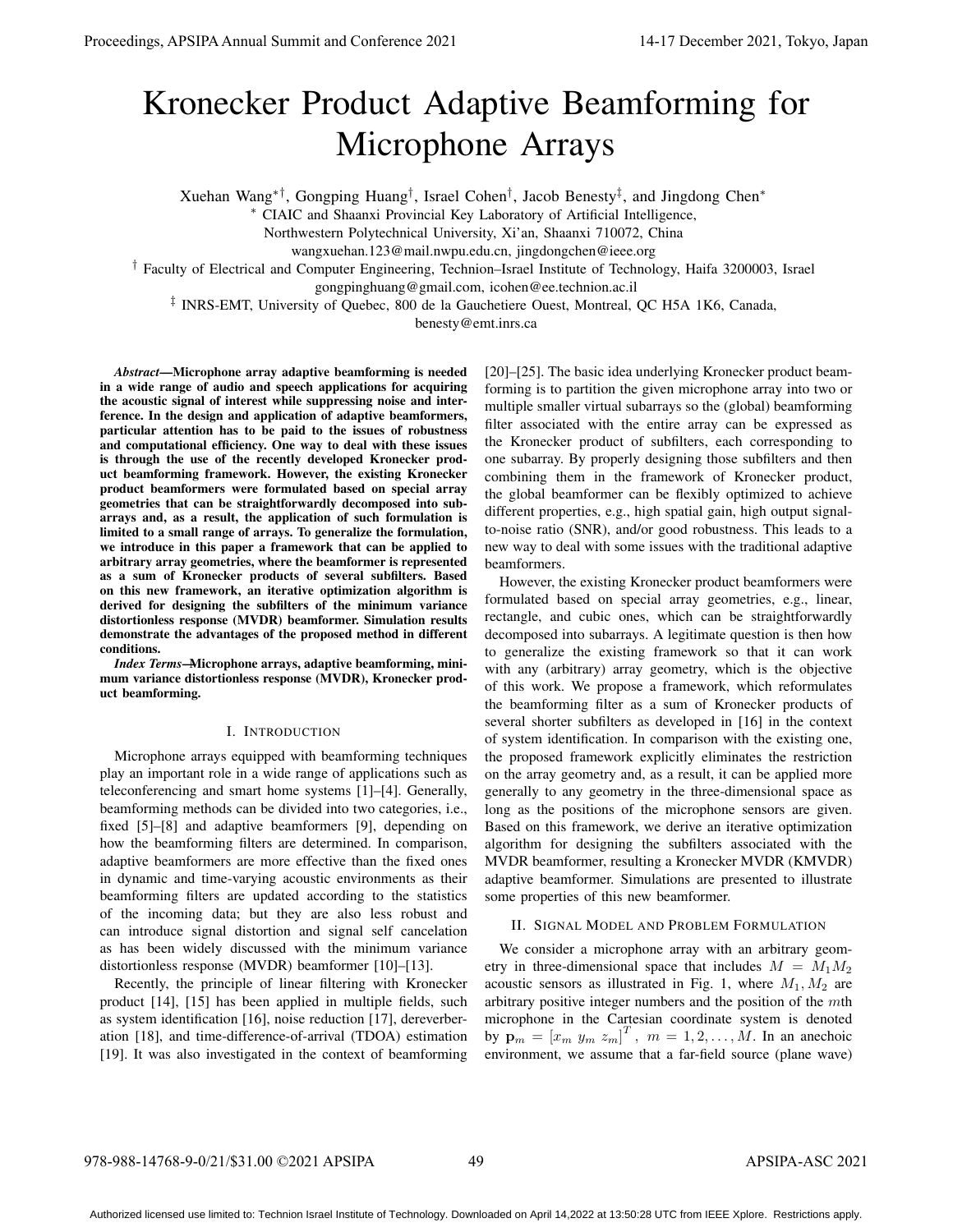

Fig. 1. Illustration of a microphone array with an arbitrary geometry in threedimensional space.

is incident to the array from the direction  $\rho_s = (\theta_s, \varphi_s)$  at the speed of sound, i.e.,  $c = 340$  m/s, with  $\theta_s$  and  $\varphi_s$  specifying the elevation and azimuth angles, respectively. In case that an interference (coming from a point source) and ambient noise co-exist in the environment, the array observation can be represented in the frequency domain as

$$
\mathbf{y}(\omega) = \begin{bmatrix} Y_1(\omega) & Y_2(\omega) & \cdots & Y_M(\omega) \end{bmatrix}^T
$$
  
=  $\mathbf{x}(\omega) + \mathbf{u}(\omega) + \mathbf{v}(\omega)$   
=  $\mathbf{d}(\omega, \rho_s) X(\omega) + \mathbf{u}(\omega) + \mathbf{v}(\omega)$ , (1)

where  $\omega = 2\pi f$  is the angular frequency with f being the temporary frequency,  $Y_m(\omega)$  is the signal received at the *m*th microphone, the superscript  $^T$  is the transpose operator,  $\mathbf{x}$  ( $\omega$ ),  $\mathbf{u}$  ( $\omega$ ), and  $\mathbf{v}$  ( $\omega$ ) are the desired, interference, and noise vectors, respectively, having a similar form as  $y(\omega)$ ,  $X(\omega)$  is the desired signal, and

$$
\mathbf{d}\left(\omega,\boldsymbol{\rho}_{\mathrm{s}}\right) = \left[\begin{array}{cccc} e^{-j\mathbf{k}_{\mathrm{s}}^{T}\mathbf{p}_{1}} & e^{-j\mathbf{k}_{\mathrm{s}}^{T}\mathbf{p}_{2}} & \dots & e^{-j\mathbf{k}_{\mathrm{s}}^{T}\mathbf{p}_{M}} \end{array}\right]^{T} (2)
$$

is the phase vector corresponding to the desired direction, with  $\mathbf{k}_s = -\frac{\omega}{c} \left[ \sin \theta_s \cos \varphi_s \right] \sin \theta_s \sin \varphi_s \cos \theta_s \right]$ <sup>T</sup> being the wavenumber and *j* being the imaginary unit. In the rest of the paper, we drop the variable  $\omega$  from the notation for the sake of simplification. The covariance matrix of **y** can be written as

$$
\Phi_{\mathbf{y}} = E\left(\mathbf{y}\mathbf{y}^H\right),\tag{3}
$$

where  $E(\cdot)$  denotes the mathematical expectation and the superscript  $<sup>H</sup>$  is the conjugate-transpose operator. The objec-</sup> tive of beamforming is to recover the desired signal, which is achieved by applying a spatial filter to the noisy array observations, i.e.,

$$
Z = \mathbf{h}^H \mathbf{y},\tag{4}
$$

where **h** is a spatial (or beamforming) filter of length *M*. Then, the variance of the beamformer's output can be deduced as

$$
\phi_Z = E\left(|Z|^2\right) = \mathbf{h}^H \mathbf{\Phi}_\mathbf{y} \mathbf{h}.\tag{5}
$$

In order to preserve the desired signal, the distortionless constraint is always desired, i.e.,

$$
\mathbf{h}^H \mathbf{d} \left( \boldsymbol{\rho}_s \right) = 1. \tag{6}
$$

Minimizing the variance of the beamformer's output under the distortionless constraint gives the well-known MVDR beamformer:

$$
\mathbf{h}_{\text{MVDR}} = \frac{\mathbf{\Phi}_{\mathbf{y}}^{-1} \mathbf{d}\left(\boldsymbol{\rho}_{\text{s}}\right)}{\mathbf{d}^{H}\left(\boldsymbol{\rho}_{\text{s}}\right) \mathbf{\Phi}_{\mathbf{y}}^{-1} \mathbf{d}\left(\boldsymbol{\rho}_{\text{s}}\right)}.
$$
 (7)

# III. KRONECKER MVDR BEAMFORMER

In our study, we propose to rewrite the beamforming filter as the sum of Kronecker products of subfilters [16], i.e.,

$$
\mathbf{h} = \sum_{p=1}^{P} \mathbf{h}_{1,p} \otimes \mathbf{h}_{2,p},
$$
 (8)

where  $h_{1,p}$  and  $h_{2,p}$ ,  $p = 1, 2, \ldots, P$  are subfilters of length *M*<sup>1</sup> and *M*2, respectively, and *P* is an integer ranging from 1 to min  $\{M_1, M_2\}$ .

We have the following obvious relationships:

$$
\mathbf{h}_{1,p} \otimes \mathbf{h}_{2,p} = (\mathbf{h}_{1,p} \otimes \mathbf{I}_{M_2}) \mathbf{h}_{2,p} = (\mathbf{I}_{M_1} \otimes \mathbf{h}_{2,p}) \mathbf{h}_{1,p},
$$
 (9)

where  $\mathbf{I}_{M_1}$  and  $\mathbf{I}_{M_2}$  are the identity matrices of sizes  $M_1 \times M_1$ and  $M_2 \times M_2$ , respectively. Using (9) and (8), we obtain

$$
\mathbf{h} = \sum_{p=1}^{P} \mathbf{H}_{1,p} \mathbf{h}_{2,p} = \sum_{p=1}^{P} \mathbf{H}_{2,p} \mathbf{h}_{1,p},
$$
 (10)

where

$$
\mathbf{H}_{1,p} = \mathbf{h}_{1,p} \otimes \mathbf{I}_{M_2},\tag{11}
$$

$$
\mathbf{H}_{2,p} = \mathbf{I}_{M_1} \otimes \mathbf{h}_{2,p} \tag{12}
$$

are matrices of sizes  $M \times M_2$  and  $M \times M_1$ , respectively. When  $\mathbf{h}_{1,p}$ ,  $p = 1, 2, \ldots, P$  are fixed, by substituting (10) into (4) we can rewrite the estimated signal as

$$
Z = \sum_{p=1}^{P} \mathbf{h}_{2,p}^{H} \mathbf{H}_{1,p}^{H} \mathbf{y}
$$
  
= 
$$
\sum_{p=1}^{P} \mathbf{h}_{2,p}^{H} \mathbf{y}_{1,p}
$$
  
= 
$$
\underline{\mathbf{h}}_{2}^{H} \underline{\mathbf{y}}_{1},
$$
 (13)

where

$$
\mathbf{y}_{1,p} = \mathbf{H}_{1,p}^H \mathbf{y}, \ p = 1, 2, \dots, P,
$$
  
\n
$$
\mathbf{h}_2 = \left[ \begin{array}{cccc} \mathbf{h}_{2,1}^T & \mathbf{h}_{2,2}^T & \cdots & \mathbf{h}_{2,P}^T \end{array} \right]^T,
$$
  
\n
$$
\mathbf{y}_1 = \left[ \begin{array}{cccc} \mathbf{y}_{1,1}^T & \mathbf{y}_{1,2}^T & \cdots & \mathbf{y}_{1,P}^T \end{array} \right]^T.
$$

Then, the variance of the beamformer's output can be written as

$$
\phi_Z\left(\underline{\mathbf{h}}_2|\underline{\mathbf{h}}_1\right) = \underline{\mathbf{h}}_2^H \Phi_{\underline{\mathbf{y}}_1} \underline{\mathbf{h}}_2,\tag{14}
$$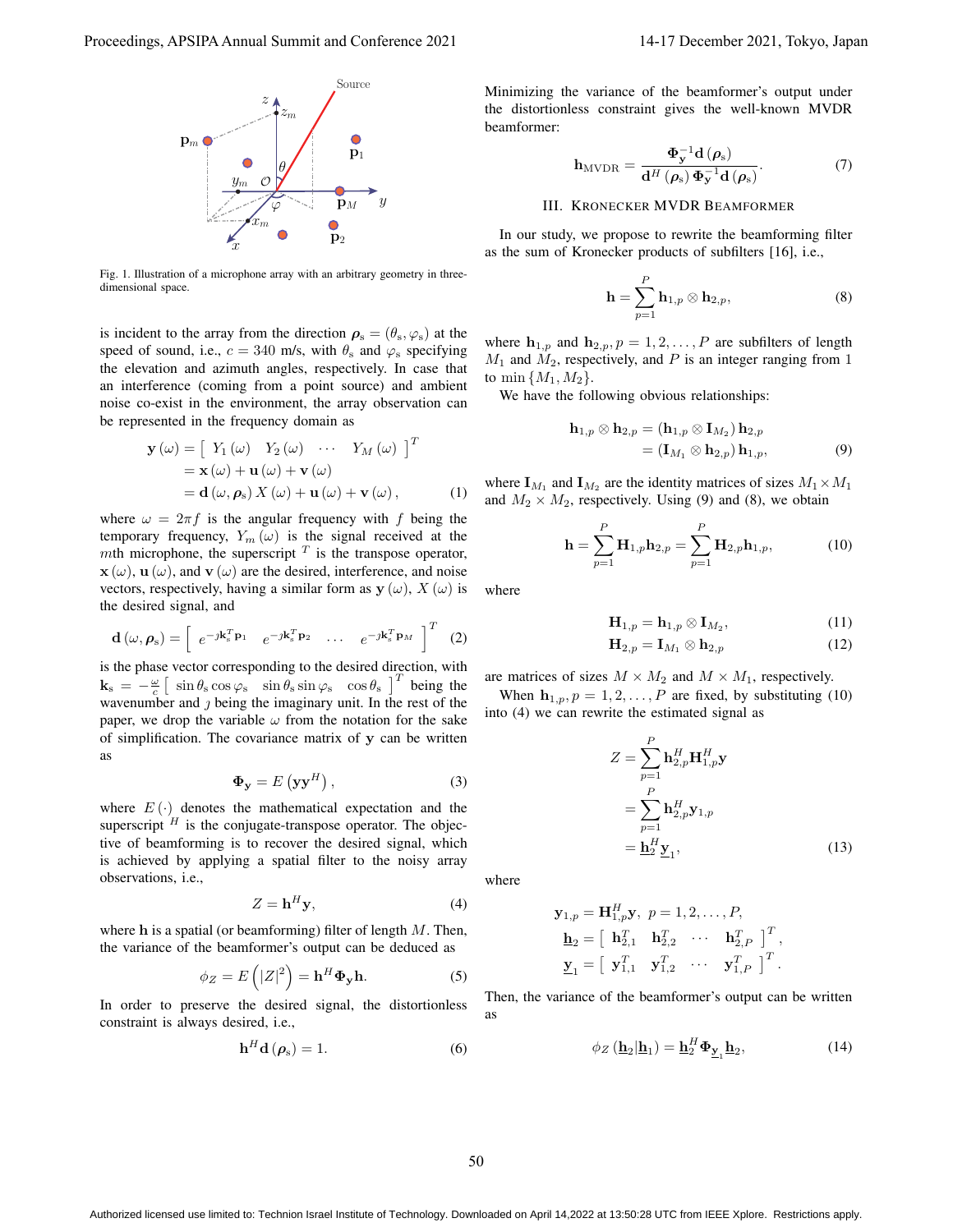where

$$
\Phi_{\mathbf{y}_{1}} = \begin{bmatrix}\n\mathbf{H}_{1,1}^{H} \Phi_{\mathbf{y}} \mathbf{H}_{1,1} & \mathbf{H}_{1,1}^{H} \Phi_{\mathbf{y}} \mathbf{H}_{1,2} & \cdots & \mathbf{H}_{1,1}^{H} \Phi_{\mathbf{y}} \mathbf{H}_{1,P} \\
\mathbf{H}_{1,2}^{H} \Phi_{\mathbf{y}} \mathbf{H}_{1,1} & \mathbf{H}_{1,2}^{H} \Phi_{\mathbf{y}} \mathbf{H}_{1,2} & \cdots & \mathbf{H}_{1,2}^{H} \Phi_{\mathbf{y}} \mathbf{H}_{1,P} \\
\vdots & \vdots & \ddots & \vdots \\
\mathbf{H}_{1,P}^{H} \Phi_{\mathbf{y}} \mathbf{H}_{1,1} & \mathbf{H}_{1,P}^{H} \Phi_{\mathbf{y}} \mathbf{H}_{1,2} & \cdots & \mathbf{H}_{1,P}^{H} \Phi_{\mathbf{y}} \mathbf{H}_{1,P} \n\end{bmatrix}
$$
\n(15)

is a matrix of size  $PM_2 \times PM_2$ . Using (10) and (6) lead to the distortionless constraint for  $\underline{\mathbf{h}}_2$ , i.e.,

$$
\mathbf{h}^{H} \mathbf{d} (\rho_{s}) = \sum_{p=1}^{P} \mathbf{h}_{2,p}^{H} \mathbf{H}_{1,p}^{H} \mathbf{d} (\rho_{s})
$$

$$
= \sum_{p=1}^{P} \mathbf{h}_{2,p}^{H} \mathbf{d}_{1,p} (\rho_{s})
$$

$$
= \mathbf{h}_{2}^{H} \mathbf{d}_{1} (\rho_{s}) = 1, \qquad (16)
$$

where

$$
\mathbf{d}_{1,p}(\boldsymbol{\rho}_{\mathrm{s}}) = \mathbf{H}_{1,p}^{H} \mathbf{d}(\boldsymbol{\rho}_{\mathrm{s}}), p = 1, 2, \dots, P,
$$
  

$$
\mathbf{d}_{1}(\boldsymbol{\rho}_{\mathrm{s}}) = \left[\begin{array}{cc} \mathbf{d}_{1,1}^{T}(\boldsymbol{\rho}_{\mathrm{s}}) & \mathbf{d}_{1,2}^{T}(\boldsymbol{\rho}_{\mathrm{s}}) & \cdots & \mathbf{d}_{1,P}^{T}(\boldsymbol{\rho}_{\mathrm{s}}) \end{array}\right]^{T}.
$$
(17)

By minimizing  $\phi_Z(\underline{\mathbf{h}}_2|\underline{\mathbf{h}}_1)$  under the distortionless constraint for  $\underline{\mathbf{h}}_2$ , we can derive

$$
\underline{\mathbf{h}}_2 = \frac{\Phi_{\underline{\mathbf{y}}_1}^{-1} \underline{\mathbf{d}}_1(\rho_s)}{\underline{\mathbf{d}}_1^H(\rho_s) \Phi_{\underline{\mathbf{y}}_1}^{-1} \underline{\mathbf{d}}_1(\rho_s)}.
$$
(18)

Alternatively, when  $h_{2,p}, p = 1, 2, \ldots, P$  are fixed, the beamformer's output can be written as

$$
Z = \sum_{p=1}^{P} \mathbf{h}_{1,p}^{H} \mathbf{H}_{2,p}^{H} \mathbf{y}
$$
  
= 
$$
\sum_{p=1}^{P} \mathbf{h}_{1,p}^{H} \mathbf{y}_{2,p}
$$
  
= 
$$
\mathbf{h}_{1}^{H} \mathbf{y}_{2},
$$
 (19)

where

$$
\mathbf{y}_{2,p} = \mathbf{H}_{2,p}^H \mathbf{y}, \ p = 1, 2, \dots, P,
$$
  
\n
$$
\mathbf{h}_1 = \begin{bmatrix} \mathbf{h}_{1,1}^T & \mathbf{h}_{1,2}^T & \cdots & \mathbf{h}_{1,P}^T \end{bmatrix}^T,
$$
  
\n
$$
\mathbf{y}_2 = \begin{bmatrix} \mathbf{y}_{2,1}^T & \mathbf{y}_{2,2}^T & \cdots & \mathbf{y}_{2,P}^T \end{bmatrix}^T.
$$

In this case, the variance of the beamformer's output is

$$
\phi_Z\left(\underline{\mathbf{h}}_1|\underline{\mathbf{h}}_2\right) = \underline{\mathbf{h}}_1^H \Phi_{\underline{\mathbf{y}}_2} \underline{\mathbf{h}}_1,\tag{20}
$$

where

$$
\Phi_{\mathbf{y}_2} = \begin{bmatrix}\n\mathbf{H}_{2,1}^H \Phi_{\mathbf{y}} \mathbf{H}_{2,1} & \mathbf{H}_{2,1}^H \Phi_{\mathbf{y}} \mathbf{H}_{2,2} & \cdots & \mathbf{H}_{2,1}^H \Phi_{\mathbf{y}} \mathbf{H}_{2,P} \\
\mathbf{H}_{2,2}^H \Phi_{\mathbf{y}} \mathbf{H}_{2,1} & \mathbf{H}_{2,2}^H \Phi_{\mathbf{y}} \mathbf{H}_{2,2} & \cdots & \mathbf{H}_{2,2}^H \Phi_{\mathbf{y}} \mathbf{H}_{2,P} \\
\vdots & \vdots & \ddots & \vdots \\
\mathbf{H}_{2,P}^H \Phi_{\mathbf{y}} \mathbf{H}_{2,1} & \mathbf{H}_{2,P}^H \Phi_{\mathbf{y}} \mathbf{H}_{2,2} & \cdots & \mathbf{H}_{2,P}^H \Phi_{\mathbf{y}} \mathbf{H}_{2,P} \n\end{bmatrix} (21)
$$

# Algorithm 1 KMVDR beamformer.

1: Estimate **Φ<sup>y</sup>**

2: Initialization:  $h_{2,p}, p = 1, 2, ..., P$ 

3: repeat

- 4: Compute  $\mathbf{H}_{2,p}$  using (12)
- 5: Compute  $\Phi_{\underline{y}_2}$  and  $\underline{d}_2(\rho_s)$  using (21) and (23)
- 6: Update  $\frac{\mathbf{h}_1}{\mathbf{h}_1}$  using (24)<br>7: Compute  $\mathbf{H}_{1,n}$  using
- Compute  $\mathbf{H}_{1,p}$  using (11)
- 8: Compute  $\Phi_{\underline{y}_1}$  and  $\underline{d}_1(\rho_s)$  using (15) and (17)
- 9: Update  $\mathbf{h}_2$  using (18)
- 10: **until** iteration stops *P*

$$
\text{11: return } \mathbf{h}_{\text{KMVDR}} = \sum_{p=1} \mathbf{h}_{1,p} \otimes \mathbf{h}_{2,p}
$$

is a matrix of size  $PM_1 \times PM_1$ . The distortionless constraint for  $\underline{\mathbf{h}}_1$  is derived as

$$
\mathbf{h}^{H} \mathbf{d} (\rho_{s}) = \sum_{p=1}^{P} \mathbf{h}_{1,p}^{H} \mathbf{H}_{2,p}^{H} \mathbf{d} (\rho_{s})
$$

$$
= \sum_{p=1}^{P} \mathbf{h}_{1,p}^{H} \mathbf{d}_{2,p} (\rho_{s})
$$

$$
= \mathbf{h}_{1}^{H} \mathbf{d}_{2} (\rho_{s}) = 1,
$$
(22)

where

$$
\mathbf{d}_{2,p}(\boldsymbol{\rho}_{s}) = \mathbf{H}_{2,p}^{H} \mathbf{d}(\boldsymbol{\rho}_{s}), p = 1, 2, \ldots, P,
$$
  

$$
\mathbf{d}_{2}(\boldsymbol{\rho}_{s}) = \left[\begin{array}{cc} \mathbf{d}_{2,1}^{T}(\boldsymbol{\rho}_{s}) & \mathbf{d}_{2,2}^{T}(\boldsymbol{\rho}_{s}) & \cdots & \mathbf{d}_{2,P}^{T}(\boldsymbol{\rho}_{s}) \end{array}\right]^{T}.
$$
 (23)

Similarly, minimizing  $\phi_Z$  ( $\underline{\mathbf{h}}_1$  | $\underline{\mathbf{h}}_2$ ) under the distortionless constraint for  $\underline{\mathbf{h}}_1$  yields

$$
\underline{\mathbf{h}}_1 = \frac{\Phi_{\Sigma_2}^{-1} \underline{\mathbf{d}}_2 \left( \rho_{\rm s} \right)}{\underline{\mathbf{d}}_2^H \left( \rho_{\rm s} \right) \Phi_{\Sigma_2}^{-1} \underline{\mathbf{d}}_2 \left( \rho_{\rm s} \right)}.
$$
(24)

The Kronecker MVDR (KMVDR) beamformer is obtained in an iterative manner, as summarized in Algorithm 1, where we first fix (initialize)  $\underline{\mathbf{h}}_1$  to compute  $\underline{\mathbf{h}}_2$ , and then fix  $\underline{\mathbf{h}}_2$ to compute  $\underline{\mathbf{h}}_1$ . The iteration stops if the performance of the proposed algorithm is no longer improved or the beamformer does no longer change as the iteration continues. And the final KMVDR beamformer is given by

$$
\mathbf{h}_{\text{KMVDR}} = \sum_{p=1}^{P} \mathbf{h}_{1,p} \otimes \mathbf{h}_{2,p}.
$$
 (25)

## IV. SIMULATION RESULTS

In this section, we study the performance of the proposed beamforming method in simulated reverberant environments. We consider a uniform linear microphone array consisting of 16 microphones with an interelement spacing of  $\delta = 3$  cm in a room of size  $10 \times 8 \times 4$  m, as shown in Fig. 2, where the microphones are located, respectively, at  $(x, 4, 2)$ with  $x = 5$  :  $0.03$  : 5.45. The room impulse responses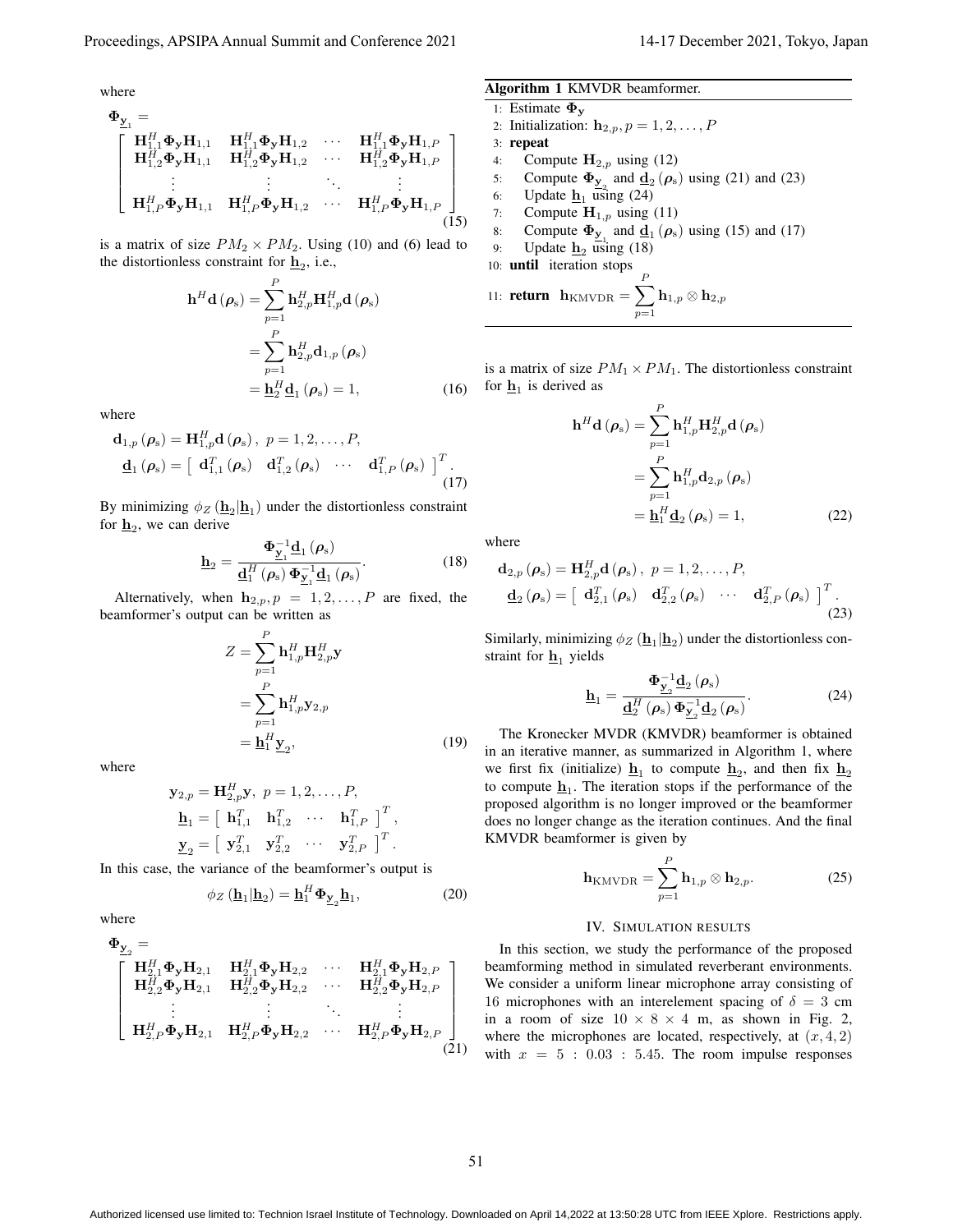

Fig. 2. Layout of the simulation setup (coordinate values are in meters). The 16 microphones of the linear array are located, respectively, at  $(x, 4, 2)$ , where  $x = 5 : 0.03 : 5.45$ . The desired source is located at  $(8, 4, 2)$ . The interference source is located at (5*,* 7*,* 2) (static source) or moving from (5*,* 7*,* 2) to (2*,* 7*,* 2) along a linear path (dynamic source).



Fig. 3. Output SINR of the MVDR and KMVDR beamformers as a function of the number of snapshots, *K*: (a) static interference source and (b) dynamic interference source. Conditions of simulation:  $P \in \{1, 2, 3, 4\}$ ,  $n = 20$ , and with a stationary desired source signal.

(RIRs) from the source to each microphone are generated using the image model method (the reverberation time,  $T_{60}$ , is approximately 90 ms) and the microphone observations are generated by convolving the RIRs with the clean source signal, and then adding interference and white Gaussian noise. So, the received signal at each microphone consists of three parts: desired signal, interference signal, and Gaussian white noise. In our simulation, the input signal-to-noise ratio (iSNR) is controlled to be 20 dB. For the KMVDR beamformer, we set  $M_1 = M_2 = 4$ , the number of iteration,  $n = 20$ , and initialize  $h_{2,p} = e_p$ ,  $p = 1, 2, \ldots, P$ , where  $e_p$  is a unit vector corresponding to the *p*th column of the identity matrix  $\mathbf{I}_{M_2}.$ 

We consider two kinds of interference signals. 1) Static

interference, where the source is located at the position (5*,* 7*,* 2). 2) Dynamic interference, where the source moves from  $(5, 7, 2)$  to  $(2, 7, 2)$  along a linear path (length of 3 m) with a constant speed of 20 cm/s. Along the path we choose 3000 positions uniformly distributed with an interval of 1 mm and for each position an interference signal segment of 5 ms is generated by convolving the source signal with the corresponding RIR. This is equivalent to producing the interference signal by convolving the source signal with the RIR changing every 5 ms. The interference source signal is a white Gaussian process. The desired source is located at (8*,* 4*,* 2). We also consider two kinds of source signals. 1) Stationary signal, where the source signal is an AR process produced by filtering a white Gaussian process through a first order system  $1/(1-0.9z^{-1})$  and the covariance matrix is estimated by averaging the covariance matrix of *K* available snapshots. In this case, the input signal-to-interference ratio (iSIR) is fixed to 0 dB. 2) Clean speech with a sampling rate of 48 kHz, where an entropy based voice activity detection technique [28]–[30] is used to identify the unvoiced snapshots and then the covariance matrix is estimated with a recursive method as in [31]. In this case, we set iSIR *∈ {−*10 : 5 : 15*}* dB. The array observations are truncated into overlapping frames with a frame length of 256 points and an overlapping ratio of 75%. Each frame is then transformed into the short-time-Fourier-transform (STFT) domain with a Kaiser window. The beamformer is designed and applied in each subband and the output signal in the time domain is obtained with the inverse STFT.



Fig. 4. Output SINR of the MVDR and KMVDR beamformers as a function of the input SIR: (a) static interference source and (b) dynamic interference source. Conditions of simulation:  $P \in \{1, 2, 3, 4\}$ ,  $n = 20$ , and with a speech source signal.

We first study the performance of the MVDR and KMVDR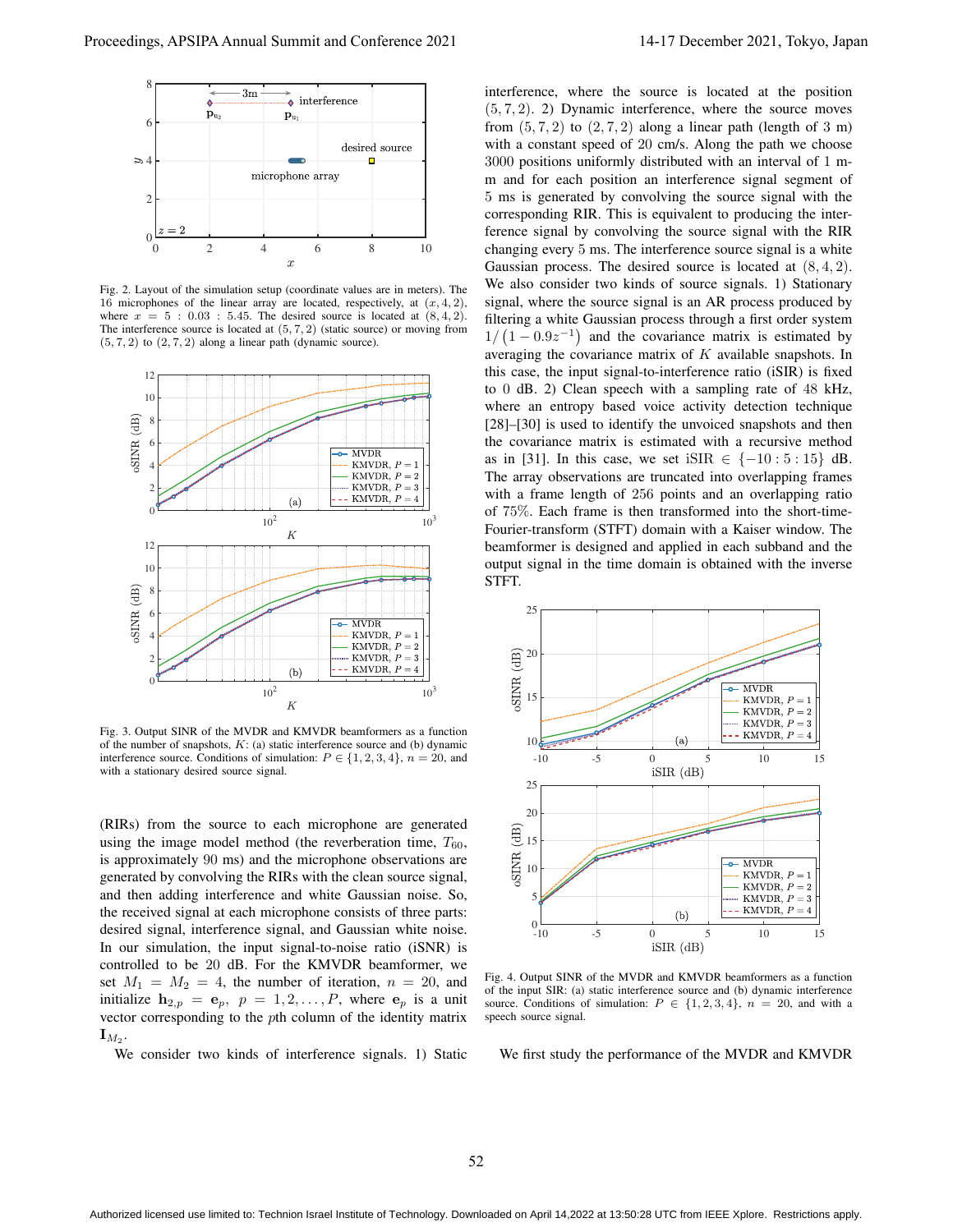beamformers, with  $P \in \{1, 2, 3, 4\}$  and different numbers of available snapshots, *K*, for the stationary source case. The results are plotted in Fig. 3, which shows the output signalto-interference-plus-noise ratio (oSINR) for both the static and dynamic interference cases. It is clearly observed that the oSINR for all the studied beamformers increase as the value of *K* increases. This is reasonable since the covariance matrix can be estimated more reliably with a larger number of snapshots. For the dynamic interference source, the oSINR is always lower than that obtained with the static interference source, and when the oSINR reaches up to a certain value, a further increase of the value of *K* does no longer improve the performance. In comparison, the KMVDR beamformers produce a higher level of oSINR for both cases. Figure 4 shows plots of the oSINR of the MVDR and KMVDR beamformers (the source is speech) with different iSIR in the static and dynamic interference cases. Again, the KMVDR beamformers achieve a better performance than MVDR in both cases. The best performance is obtained with the KMVDR beamformer when  $P = 1$ .

# V. CONCLUSIONS

In this paper, we introduced a framework, which reformulates the beamformer as a sum of Kronecker products of shorter subfilters. We showed that the Kronecker product can be applied to derive the MVDR beamformer for arbitrary threedimensional microphone arrays. Alternately, fixing each one of the subfilters, we obtain explicit expressions for the output variance and the distortionless constraint of the other subfilter. By iteratively minimizing the deduced output variance under the distortionless constraint, we derived the KMVDR beamformer. We studied the proposed KMVDR beamformer in different conditions using simulations, where limited observation data and dynamic interferences were considered. Experimental results showed that the proposed KMVDR beamformer can obtain better performance than the conventional one in terms of oSINR.

## ACKNOWLEDGMENT

This work was supported by the National Key Research and Development Program of China under Grant No. 2018AAA0102200 and the Key Program of NSFC Grant 61831019.

- [1] J. Benesty, J. Chen, and Y. Huang, *Microphone Array Signal Processing*. Berlin, Germany: Springer-Verlag, 2008.
- [2] J. Benesty, I. Cohen, and J. Chen, *Fundamentals of Signal Enhancement and Array Signal Processing*. Hoboken, NJ, USA: Wiley, 2018.
- [3] G. W. Elko and J. Meyer, "Microphone arrays," in *Springer Handbook of Speech Processing*, J. Benesty, M. M. Sondhi, and Y. Huang, Eds. Berlin, Germany: Springer-Verlag, 2008, ch. 48, pp. 1021–1041.
- [4] M. Brandstein and D. Ward, Eds., *Microphone Arrays: Signal Processing Techniques and Applications*. Berlin, Germany: Springer-Verlag, 2001.
- [5] H. L. Van Trees, *Optimum Array Processing: Part IV of Detection, Estimation, and Modulation Theory*. Hoboken, NJ, USA: Wiley, 2004.
- [6] G. W. Elko, "Superdirectional microphone arrays," in *Acoustic Signal Processing for Telecommunication*, S. L. Gay and J. Benesty, Eds. Berlin, Germany: Springer, 2000, ch. 10, pp. 181–237.
- [7] G. Huang, J. Benesty, and J. Chen, "On the design of frequency-invariant beampatterns with uniform circular microphone arrays," *IEEE/ACM Trans. Audio, Speech, Lang. Process.*, vol. 25, no. 5, pp. 1140–1153, May 2017.
- [8] G. Huang, J. Chen, and J. Benesty, "Insights into frequency-invariant beamforming with concentric circular microphone arrays," *IEEE/ACM Trans. Audio, Speech, Lang. Process.*, vol. 26, no. 12, pp. 2305–2318, Dec. 2018.
- [9] S. Gannot and I. Cohen, "Adaptive beamforming and postfiltering," in *Springer Handbook of Speech Processing*, J. Benesty, M. M. Sondhi, and Y. Huang, Eds. Berlin, Germany: Springer-Verlag, 2008, ch. 47, pp. 945–978.
- [10] J. Capon, "High-resolution frequency-wavenumber spectrum analysis," *Proc. IEEE*, vol. 57, no. 8, pp. 1408–1418, Aug. 1969.
- [11] M. Souden, J. Benesty, and S. Affes, "A study of the LCMV and MVDR noise reduction filters," *IEEE Trans. Signal Process.*, vol. 58, no. 9, pp. 4925–4935, Sep. 2010.
- [12] J. Li, P. Stoica, and Z. Wang, "On robust capon beamforming and diagonal loading," *IEEE Trans. Signal Process.*, vol. 51, no. 7, pp. 1702– 1715, Jul. 2003.
- [13] R. G. Lorenz and S. P. Boyd, "Robust minimum variance beamforming," *IEEE Trans. Signal Process.*, vol. 53, no. 5, pp. 1684–1696, May 2005.
- [14] C. F. Van Loan, "The ubiquitous Kronecker product," *J. Comput. Appl.Math.*, vol. 123, no. 1–2, pp. 85–100, Nov. 2000.
- [15] C. F. Van Loan and N. Pitsianis, "Approximation with Kronecker products," in *Linear Algebra for Large Scale and Real-Time Applications*, M. S. Moonen, G. H. Golub, and B. L. R. De Moor, Eds. Dordrecht: Springer Netherlands, 1993, pp. 293–314.
- [16] C. Paleologu, J. Benesty, and S. Ciochina, "Linear system identification based on a Kronecker product decomposition," *IEEE Trans. Audio, Speech, Lang. Process.*, vol. 26, no. 10, pp. 1793–1809, Oct. 2018.
- [17] G. Itzhak, J. Benesty, and I. Cohen, "Nonlinear Kronecker product filtering for multichannel noise reduction," *Speech Commun.*, vol. 114, pp. 49–59, Oct. 2019.
- [18] W. Yang, G. Huang, J. Chen, J. Benesty, I. Cohen, and W. Kellermann, "Robust dereverberation with Kronecker product based multichannel linear prediction," *IEEE Signal Process. Lett.*, vol. 28, pp. 101–105, Dec. 2020.
- [19] X. Wang, G. Huang, J. Benesty, J. Chen, and I. Cohen, "Time difference of arrival estimation based on a Kronecker product decomposition," *IEEE Signal Process. Lett.*, vol. 28, pp. 51–55, Dec. 2020.
- [20] I. Cohen, J. Benesty, and J. Chen, "Differential Kronecker product beamforming," *IEEE/ACM Trans. Audio, Speech, Lang. Process.*, vol. 27, no. 5, pp. 892–902, Jan. 2019.
- [21] J. Benesty, I. Cohen, and J. Chen, *Array Processing: Kronecker Product Beamforming*. Berlin, Germany: Springer-Verlag, 2019.
- [22] L. N. Ribeiro, A. L. de Almeida, and J. C. M. Mota, "Tensor beamforming for multilinear translation invariant arrays," in *Proc. IEEE Int. Conf. Acoust., Speech Signal Process.*, Shanghai, May 2016, pp. 2966–2970.
- [23] G. Huang, J. Benesty, J. Chen, and I. Cohen, "Robust and steerable Kronecker product differential beamforming with rectangular microphone arrays," in *Proc. IEEE Int. Conf. Acoust., Speech Signal Process.*, Barcelona, May 2020, pp. 211–215.
- [24] L. N. Ribeiro, A. L. de Almeida, and J. C. M. Mota, "Separable linearly constrained minimum variance beamformers," *Signal Process.*, vol. 158, pp. 15–25, May 2019.
- [25] R. Sharma, I. Cohen, and J. Benesty, "Adaptive and hybrid Kronecker product beamforming for far-field speech signals," *Speech Commun.*, vol. 120, pp. 42–52, Jun. 2020.
- [26] G. Huang, I. Cohen, J. Benesty, and J. Chen, "Kronecker product beamforming with multiple differential microphone arrays," in *Proc. IEEE Sensor Array Multichannel Signal Process.,*, Hangzhou, Jun. 2020, pp. 1–5.
- [27] W. Yang, G. Huang, J. Benesty, I. Cohen, and J. Chen, "On the design of flexible Kronecker product beamformers with linear microphone arrays,' in *Proc. IEEE Int. Conf. Acoust., Speech Signal Process.*, Brighton, Apr. 2019, pp. 441–445.
- [28] X. Huang, A. Acero, H.-W. Hon, and R. Reddy, *Spoken Language Processing: A Guide to Theory, Algorithm, and System Development*. Upper Saddle River, NJ: Prentice-Hall, 2001.
- [29] P. Renevey and A. Drygajlo, "Entropy based voice activity detection in very noisy conditions," in *Proc. Eur. Conf. on Speech Commun. and Technol.*, Aalborg, Sep. 2001, pp. 1887–1890.